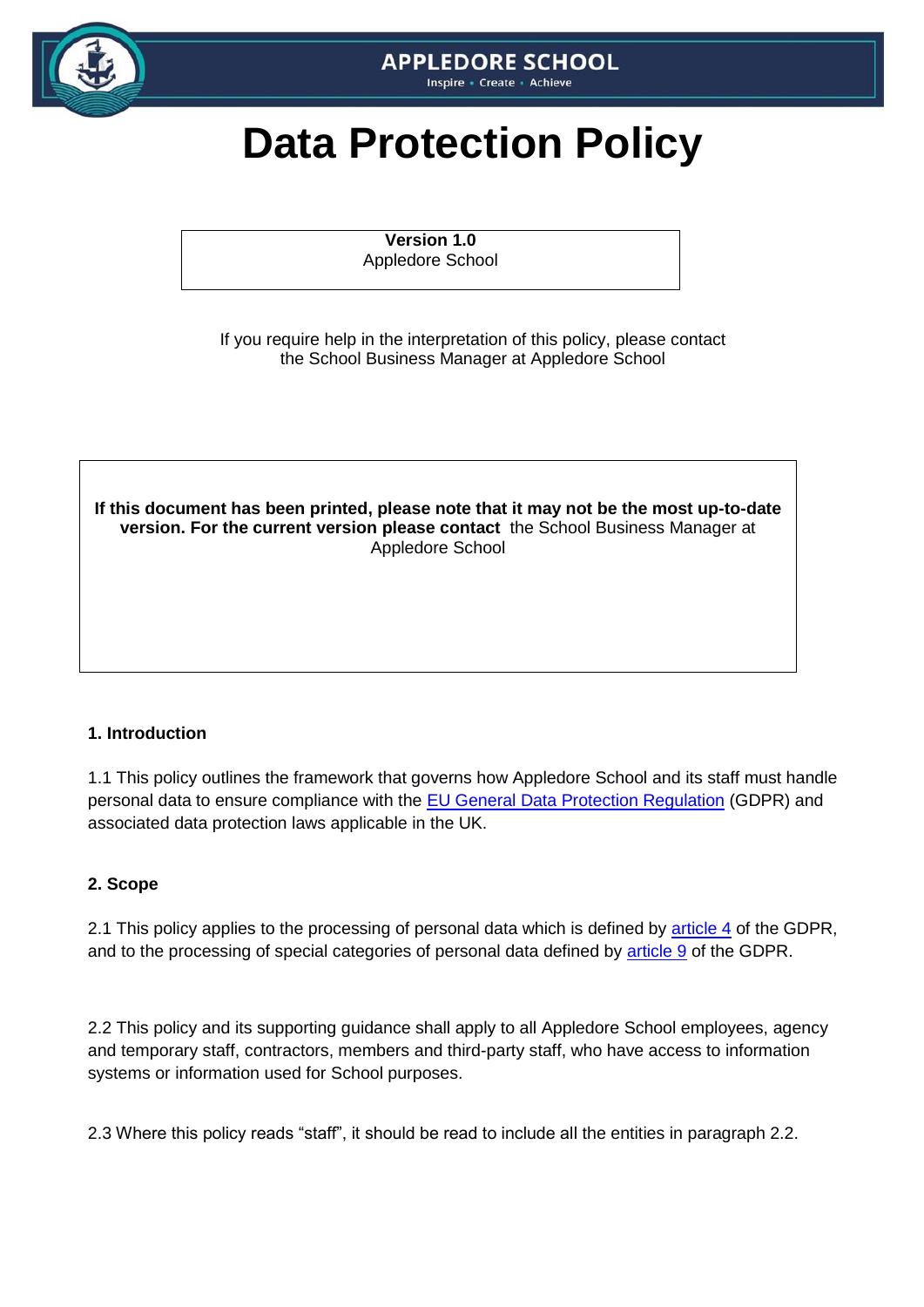# **3. Legislation**

3.1 Appledore School processes a variety of personal data to enable us to deliver a range of education services. Therefore, Appledore School is required to comply with the GDPR as well as other supporting legislation which governs the processing of personal data.

3.2 When handling and managing information the School and its staff shall comply with other legislation in addition to the GDPR, to include but not limited to:

- [Computer Misuse Act 1990](http://www.legislation.gov.uk/ukpga/1990/18/contents)
- [Copyright Designs and Patents Act 1988](https://www.legislation.gov.uk/ukpga/1988/48/contents)
- [Environmental Information Regulations 2004](http://www.legislation.gov.uk/ukpga/1988/48/contents)
- [Equality Act 2010](http://www.legislation.gov.uk/ukpga/2010/15/contents)
- [Freedom of Information Act 2000](https://www.legislation.gov.uk/ukpga/2000/36/contents)
- [Human Rights Act 1998](http://www.legislation.gov.uk/ukpga/1998/42/contents)
- [Local Government Act 1972](http://www.legislation.gov.uk/ukpga/1972/70)
- [Local Government Act 2000](https://www.legislation.gov.uk/ukpga/2000/22/contents)
- [Regulation of Investigatory Powers Act 2016](http://www.legislation.gov.uk/ukpga/2016/25/contents/enacted)
- [Re-use of Public Sector Information Regulations 2005](http://www.legislation.gov.uk/uksi/2005/1515/made)

#### **4. Breach of this policy**

4.1 All reckless or deliberate breaches of this policy will be investigated and may be referred to the Human Resources Department who will consider whether disciplinary action should be taken against the member of staff concerned. Alleged breaches of this policy will also be investigated by the Data Protection Officer as an information security incident in accordance with the Security Incident Management Policy and Procedure and may also be referred to Human Resources and senior management as considered necessary.

#### **5. Policy review**

5.1 This policy will be reviewed by the Data Protection Officer on an annual basis. Formal requests for changes should be sent to the Data Protection Officer, Michelle Avery, at Appledore School.

#### **6. Responsibilities**

6.2 Responsibility for GDPR compliance rests with the Head Teacher. The Data Protection Policy and its supporting guides and standards are managed, maintained and communicated to staff by the Data Protection Officer.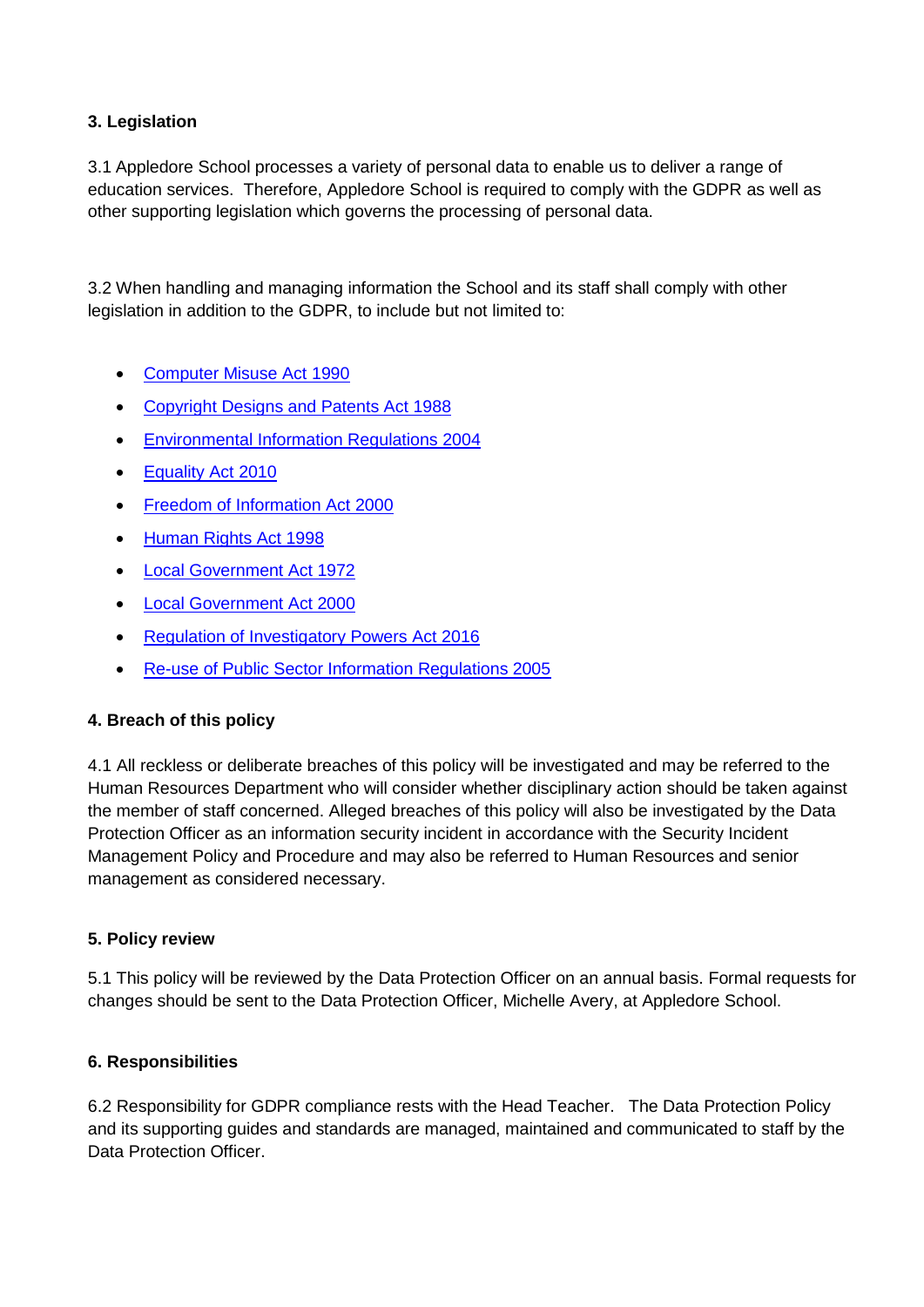6.3 The School's Information Asset Owners and Information Asset Administrators are responsible for ensuring that appropriate structures and procedures are in place to manage their information effectively. They are also responsible for ensuring that staff are made aware of, and comply with this policy, its associated standards and procedures. All staff are personally responsible for complying with this policy and supporting standards.

#### **7. The data protection principles**

7.1 The GDPR is underpinned by six common-sense principles which governs the way that Appledore School must process personal data. These principles are outlined in [article 5](https://gdpr-info.eu/art-5-gdpr/) of the GDPR and are summarised below.

- *Personal data shall be processed lawfully, fairly and in a transparent manner in relation to the data subject ('lawfulness, fairness and transparency').*
- *Personal data shall be collected for specified, explicit and legitimate purposes and not further processed in a manner that is incompatible with those purposes.*
- *Personal data shall be adequate, relevant and limited to what is necessary in relation to the purposes for which they are processed ('data minimisation')*
- *Personal data shall be accurate and, where necessary, kept up to date; every reasonable step must be taken to ensure that personal data that are inaccurate, having regard to the purposes for which they are processed, are erased or rectified without delay ('accuracy')*
- *Personal data shall be kept in a form which permits identification of data subjects for no longer than is necessary for the purposes for which the personal data are processed.*
- *Personal data shall be processed in a manner that ensures appropriate security of the personal data, including protection against unauthorised or unlawful processing and against accidental loss, destruction or damage, using appropriate technical or organisational measures ('integrity and confidentiality').*

7.2 Sections 8 - 20 outlines the steps that staff must follow when processing personal data to ensure compliance with each of the principles listed above.

#### **8. Lawful processing of personal data**

8.1 Appledore School and its staff must process personal data fairly and will not process personal data or special categories of personal data unless one or more of the lawful grounds listed on the [Inside Devon website](https://inside.devon.gov.uk/task/gdpr/getting-ready-for-the-gdpr/) apply.

#### **9. Privacy notices**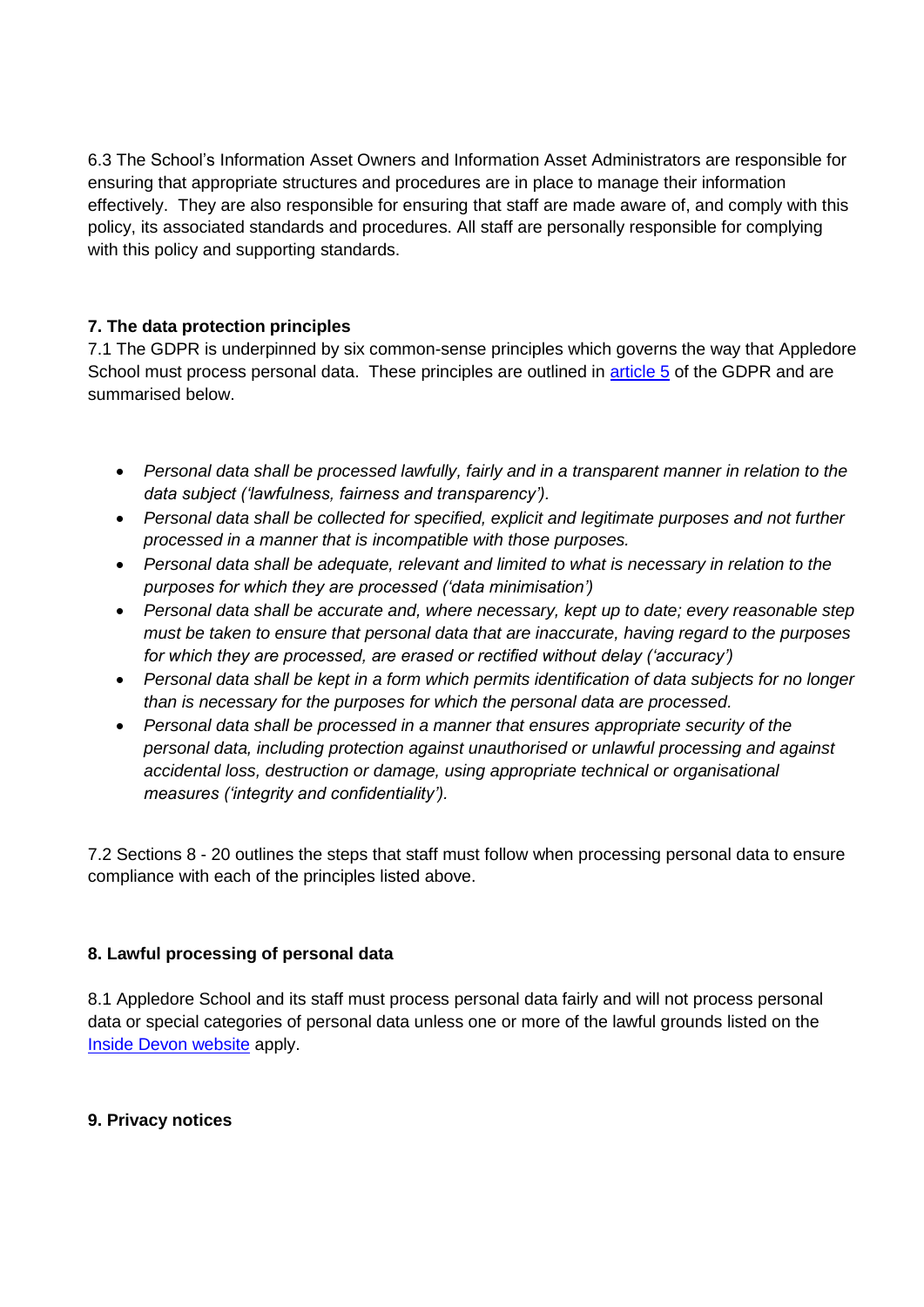9.1 When collecting personal data, Appledore School will make available the information contained in our template [Privacy Notice.](https://devoncc.sharepoint.com/sites/PublicDocs/StaffPages/_layouts/15/download.aspx?docid=05e283c9b5106446a80e55e5998a25f8c&authkey=AfDLHy0QPWLx6YXjmExzgnI&e=3cf891ac63b449e4913456cefc50771e) This may be available online and referenced on data capture forms, directly referenced on documentation or provided verbally. If Appledore School receives personal data from third parties, we will ensure that the information contained in a privacy notice, is made available to a data subject as soon as practical. This will usually be at the first point we are required to communicate with the data subject.

9.2 Further advice on Privacy Notices is available on the [Inside Devon website.](https://inside.devon.gov.uk/news/general-data-protection-regulations-gdpr-transparency-is-key/) For more detailed assistance contact the Data Protection Officer.

#### **10. Consent**

10.1 Appledore School is only required to obtain someone's consent if there is no other legal basis for processing their personal data. If we are required to obtain consent, we will ensure that the following requirements are met;

- The consent is freely given
- The person giving consent understands fully, what they are consenting to
- There must be a positive indication of consent (opt-in as opposed to opt-out)
- The person giving consent must be able to withdraw their consent at any time
- Consent should be documented so that it may be referred to in the future, if necessary

10.2 Children under the age of 13 merit specific protection regarding their personal data. Such specific protection should apply to the use of personal data of children for the purposes of marketing or creating personality or user profiles and the collection of personal data regarding children when using services offered directly to a child. If Appledore School is required to deliver such services to children, it will ensure that the requirements of [article 8](https://gdpr-info.eu/art-8-gdpr/) of GDPR are met.

#### **11. Rights of data subjects**

11.1 [Chapter 3](https://gdpr-info.eu/chapter-3/) of the GDPR outlines the rights afforded individuals in respect of the processing of their personal data. These rights are summarised below;

- The right to transparency in respect of the processing of their personal data
- The right of subject access
- The right to rectification
- The right to erasure
- The right to restriction of processing
- The right to data portability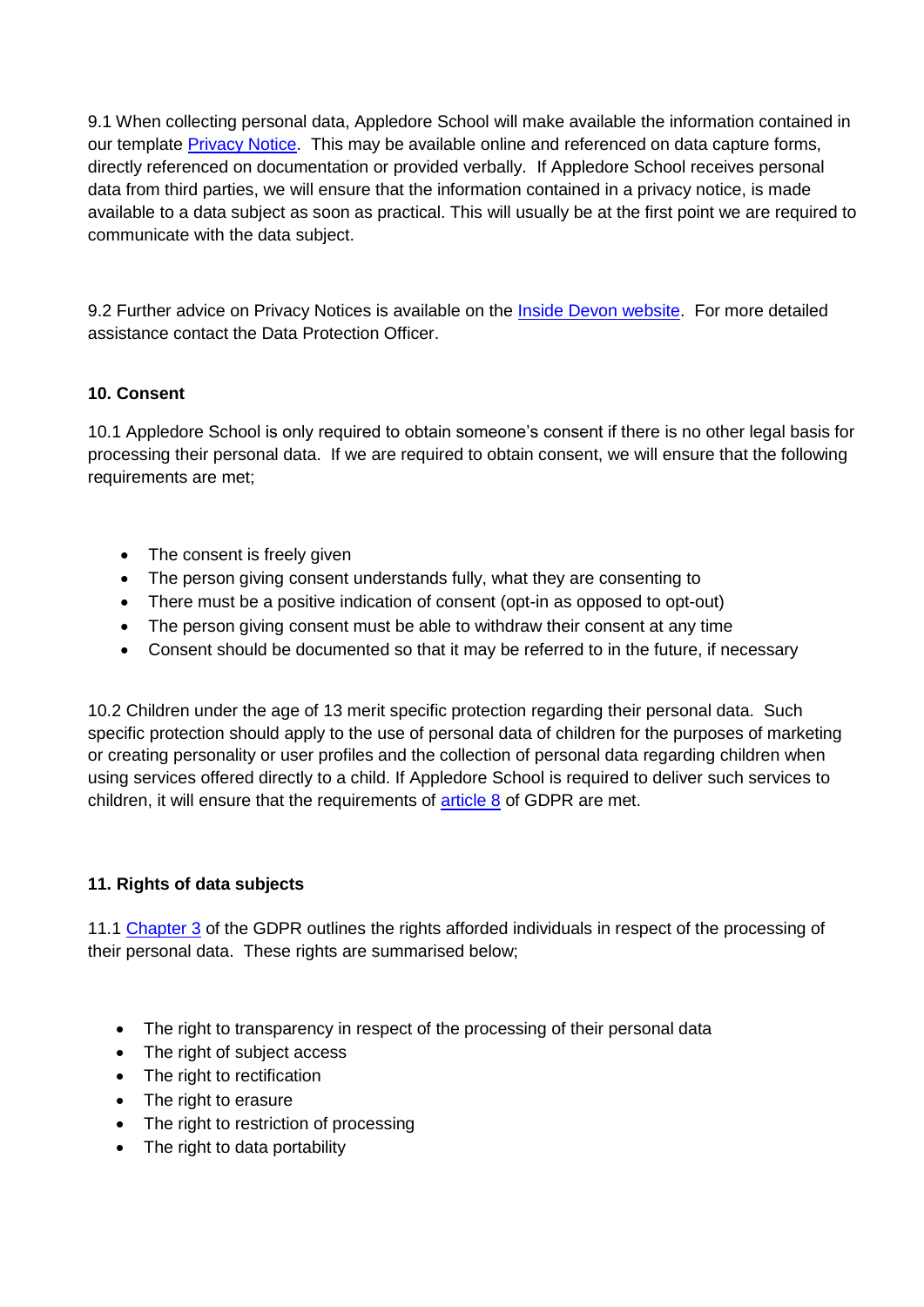- The right to object to processing
- The right to request human intervention if processing is by automated means

11.2 Requests to exercise any of these rights are managed by the Data Protection Officer. The School's procedures for managing such requests are available from the Data Protection Officer and shall be adhered to whenever Appledore School receives a request from someone wishing to exercise these rights.

11.3 When designing, implementing or procuring systems or services, Appledore School must ensure that those systems or services can allow members of the public to exercise any of the rights listed in section 11.1. Any systems or services found to be incapable of managing such requests, should be referred to the Data Protection Officer and must be subject to a [privacy impact assessment.](https://inside.devon.gov.uk/task/gdpr/privacy-by-design/)

#### **12. Privacy by design**

12.1 [Article 29](https://gdpr-info.eu/art-25-gdpr/) of the GDPR creates a statutory obligation on Appledore School to ensure that a [privacy impact assessment](https://inside.devon.gov.uk/task/gdpr/privacy-by-design/) is undertaken on all new systems, processes or procedures that intend to process personal data, prior to their implementation. Such assessments are to be carried out by or in consultation with the Data Protection Officer. All assessments undertaken will be carried out in accordance with the School's Privacy Impact Assessment Procedure.

12.2 Compliance risks identified following a privacy impact assessment will be presented to relevant Information Asset Owners, Information Asset Administrators and or the Senior Information Risk Owner (SIRO) in accordance with the School's Information Assurance Policy.

12.3 If following the completion of a [privacy impact assessment,](https://inside.devon.gov.uk/task/gdpr/privacy-by-design/) Appledore School identifies processing activities assessed as high risk that cannot be mitigated to an acceptable level, the authority will consult with the Information Commissioner's Office prior to implementing the proposed processing activity, system or process.

#### **13.0 GDPR and procurement**

13.1 Appledore School is committed to upholding the confidentiality, availability and integrity of information that is processed by our contractors on our behalf. Underpinning this commitment, we will ensure that the following measures are followed when procuring goods and services that involve the processing of personal data.

 A [privacy impact assessment](https://inside.devon.gov.uk/task/gdpr/privacy-by-design/) is undertaken prior to any procurement which involves the processing of personal data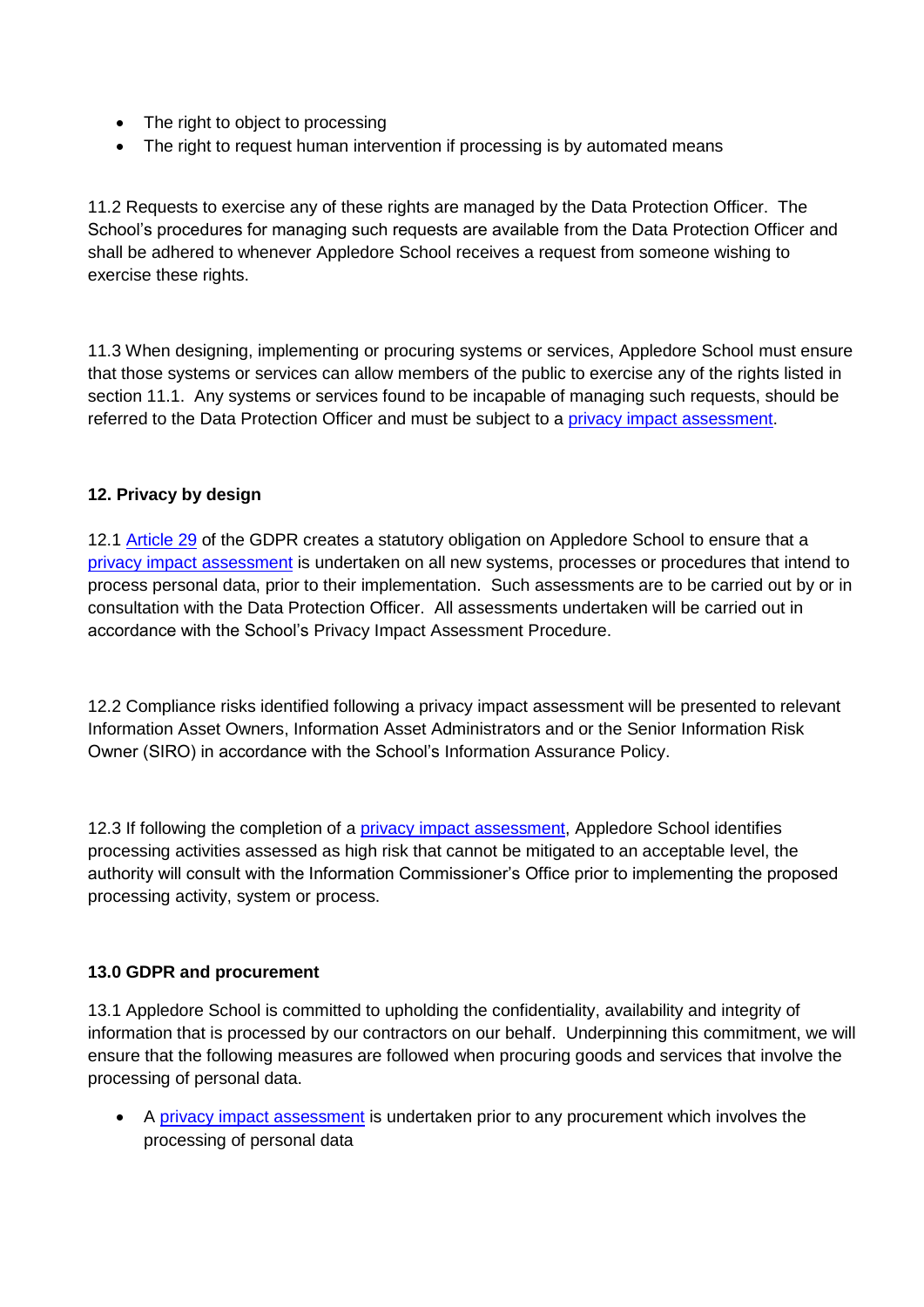- A [security questionnaire](https://inside.devon.gov.uk/task/gdpr/information-security-during-procurement/) is completed to ascertain the technical and organisational measures that prospective contractors will put in place to protect the data that they will processing on behalf of Appledore School. The results of which will inform on the final decision as to whether the School contracts with that organisation.
- When procuring goods and services that requires a formal procurement exercise, we will ensure that contractual provision is in place which clearly identifies the following; who is the data controller; what data is being processed; a record of processing activity (in accordance with [article 30](https://gdpr-info.eu/art-30-gdpr/) of the GDPR); arrangements for how personal data will be disposed of or returned to the School at the end of the contract; contractual clauses which mandate conformance to the GDPR.
- When procuring goods or services that do not require a formal procurement exercise, and which involve the processing of personal data, staff must ensure that they follow the School's [Guide to security during procurement.](https://inside.devon.gov.uk/task/gdpr/information-security-during-procurement/)

13.2 Where risks are identified during a formal or informal procurement process, these will be managed in accordance with the School's Information Assurance Policy.

# **14. Records of processing activity**

14.1 Information Asset Owners will ensure that records of the processing activity are maintained for all information assets under their direct responsibility. Such records will include the information required in [article 30](https://gdpr-info.eu/art-30-gdpr/) of the GDPR. Such records are to be made available to members of the public, the Information Commissioner's Office (or other supervisory authority as required) or the European Data Protection Board on request.

14.2 Appledore School will have measures in place to ensure that data processors responsible for processing personal data on behalf of the School, will maintain records of processing as required by [article 30](https://gdpr-info.eu/art-30-gdpr/) of the GDPR.

#### **15. Security incident management and notification**

15.1 An [information security incident](https://inside.devon.gov.uk/task/handle-a-security-incident/) can occur when the confidentiality, availability and or integrity of personal data is put at risk. Examples of activities considered an information security incident might include; information being at risk of or being lost; stolen; disclosed to the wrong recipients (accidentally or deliberately); accessed or attempted to be accessed unlawfully and/or without the permission of the School; sold or used without the permission of the School or a system containing personal data or sensitive business data malfunctions and the information is irretrievable indefinitely or for a long period of time.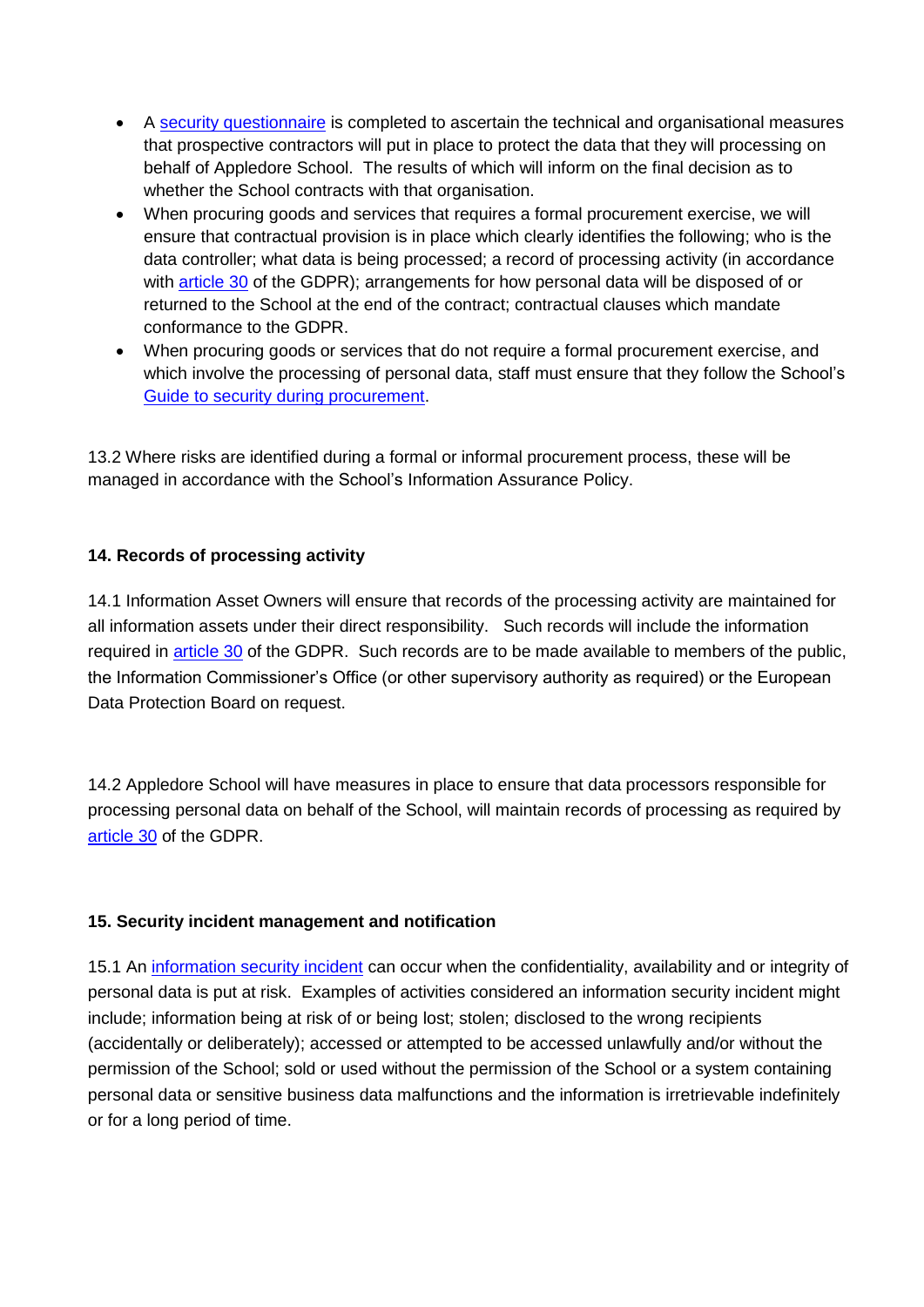15.2 Appledore School has a Security Incident Management Policy and Procedure in place which governs how the School and its staff must report and handle incidents. This policy and procedure must be followed at all times.

15.3 In accordance with [article 33](https://gdpr-info.eu/art-33-gdpr/) of the GDPR, Appledore School is committed to notifying the Information Commissioner's Office or relevant supervisory authority within 72 hours, of being notified of an information security incident that might adversely affect the rights and freedoms of a data subject. Notifications of this nature are the responsibility of the Data Protection Officer, who will ensure that the risks associated with information security incidents are recorded, monitored and where appropriate escalated in accordance with the School's Information Assurance Policy.

# **16. The Data Protection Officer**

16.1 [Article 37](https://gdpr-info.eu/art-37-gdpr/) of the GDPR requires that Appledore School appoints a Data Protection Officer to undertake the tasks outlined in [article 39](https://gdpr-info.eu/art-39-gdpr/) of the GDPR. Contact details for the Data Protection Officer will be made publicly available and will be referred to in all privacy notices.

16.2 Appledore School will commit to ensure that the Data Protection Officer is sufficiently resourced to undertake the tasks assigned to them under [article 39](https://gdpr-info.eu/art-39-gdpr/) of the GDPR. The School will also ensure that the Data Protection Officer is consulted on all matters which concern the processing of personal data.

16.3 The Data Protection Officer will act as the single point of contact for the Information Commissioner's Office or other relevant supervisory authorities and will ensure that compliance risks are reported to the highest level of management within Appledore School as required.

# **17. Transfers outside the European Economic Area**

17.1 Appledore School will not transfer personal data to countries outside of the European Economic Area (EEA) unless one or more of the following qualifying criteria are met;

- 1) An adequacy decision has been made in accordance with [article 45](https://gdpr-info.eu/art-45-gdpr/) of the GDPR
- 2) The transfer is the subject of appropriate safeguards in accordance with [article 46](https://gdpr-info.eu/art-46-gdpr/) of GDPR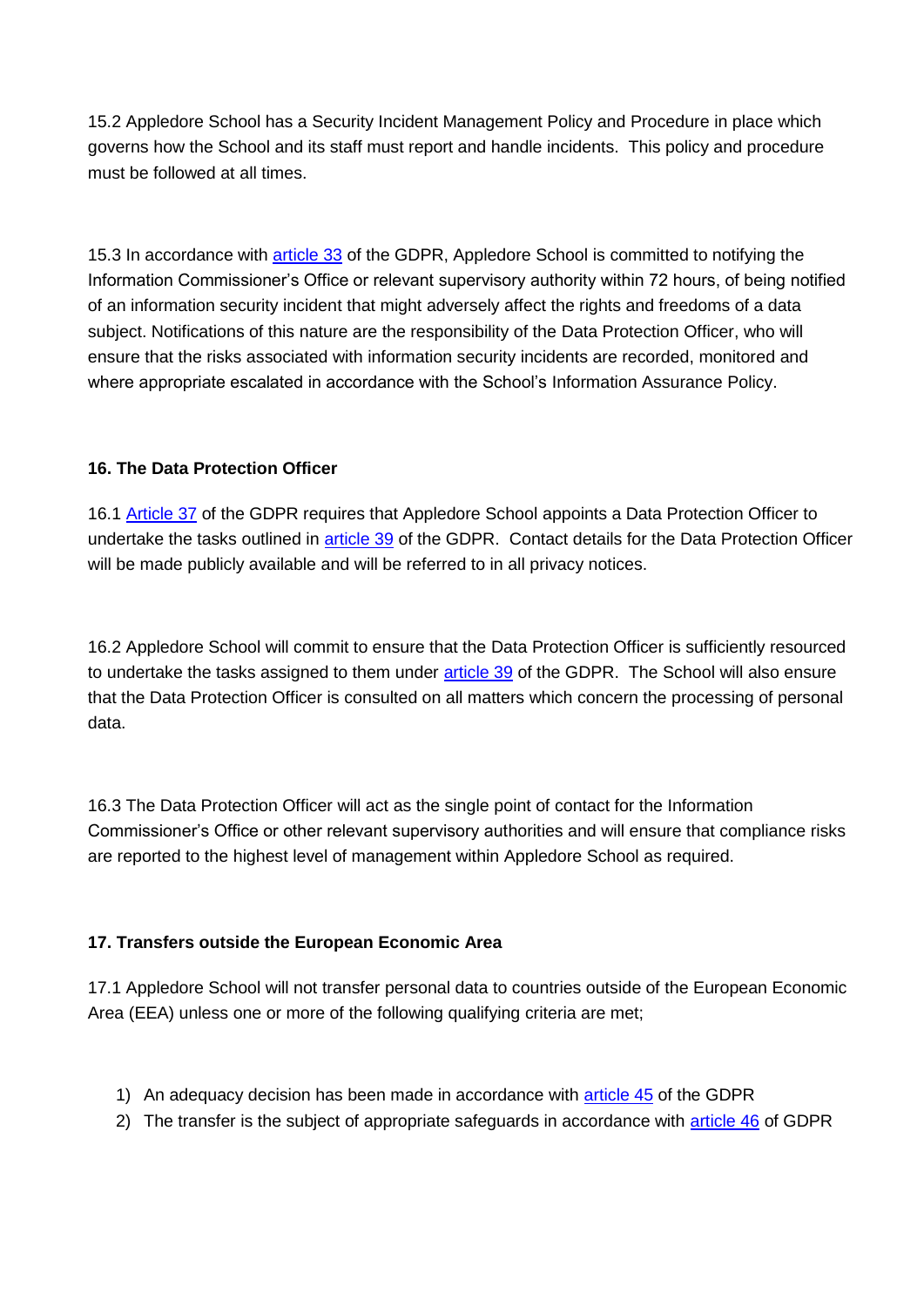- 3) The transfer is the subject of binding corporate rules in accordance with [article 47](https://gdpr-info.eu/art-47-gdpr/) of the GDPR
- 4) If one or more of the special circumstances outlined in **article 49** of the GDPR are met

17.2 Any transfers of personal data to countries outside of the EEA will be subject of a [privacy impact](https://inside.devon.gov.uk/task/gdpr/privacy-by-design/)  [assessment](https://inside.devon.gov.uk/task/gdpr/privacy-by-design/) prior to the transfer taking place. Decisions taken in respect of any transfers will be made in accordance with the School's Information Assurance Policy.

#### **18. Information and cyber-security**

18.1 The Data Protection Officer is responsible for the creation and communication of [guidance on](https://inside.devon.gov.uk/category/information-management/?showtag=security)  [information security.](https://inside.devon.gov.uk/category/information-management/?showtag=security) This guidance will be routinely reviewed to ensure accuracy, with amended and new guidance communicated to staff on a regular basis.

18.2 Staff who are required to process personal data, in whatever format, must ensure that they follow the relevant [guidance on information security.](https://inside.devon.gov.uk/category/information-management/?showtag=security) If it is found that this guidance has not been followed, this will be treated as an information security incident and will be investigated in accordance with the Security Incident Management Policy and Procedure. Where such actions are considered negligent, reckless or malicious, this will be referred to Human Resources for consideration as to the merits of disciplinary action.

18.3 Should it be considered necessary for staff to be excused from following the requirements outlined in any [guidance on information security,](https://inside.devon.gov.uk/category/information-management/?showtag=security) these requests will be the subject of a [privacy impact](https://inside.devon.gov.uk/task/gdpr/privacy-by-design/)  [assessment.](https://inside.devon.gov.uk/task/gdpr/privacy-by-design/)

#### **19. Sharing personal information**

19.1 Appledore School will only share personal data contained in its records with individuals who have a legitimate and legal right to view or receive it. Disclosures of personal data shall be proportionate and necessary and made in line with the School's policies and procedures. All disclosures shall comply with the [GDPR](https://gdpr-info.eu/) and associated data protection legislation, [Human Rights Act](http://www.legislation.gov.uk/ukpga/1998/42/contents)  [1998](http://www.legislation.gov.uk/ukpga/1998/42/contents) and Common Law Duty of Confidence. More information about how and when to share information is available on the [Knowing When to Share website.](https://new.devon.gov.uk/informationsharing/)

#### **20. Information assurance, compliance and reporting**